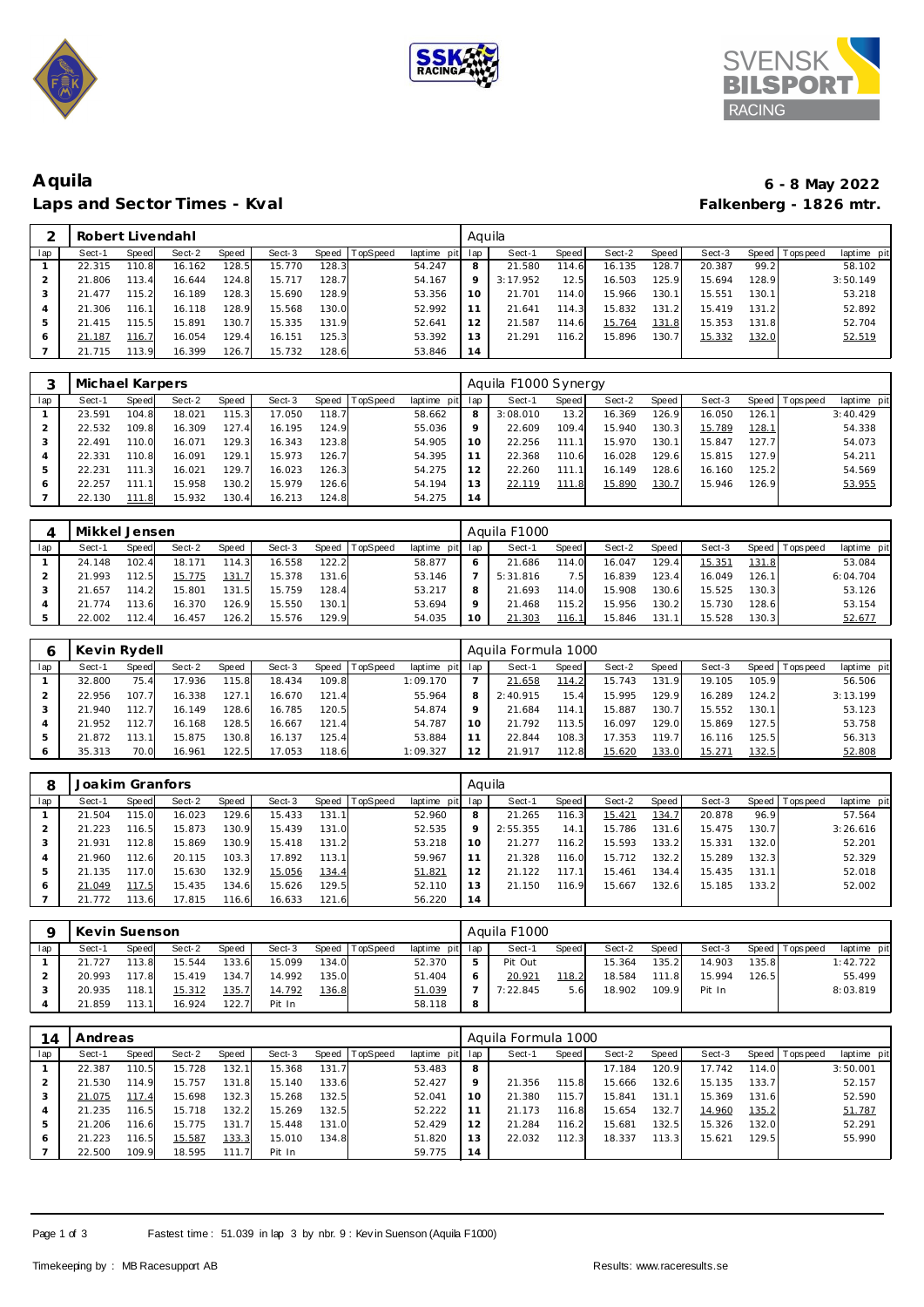





## **Aquila 6 - 8 May 2022** Laps and Sector Times - Kval

| 24  | Leo Aberg |       |        |       |        |       |                |             |     | Aquila Synergi |       |        |        |        |       |            |             |
|-----|-----------|-------|--------|-------|--------|-------|----------------|-------------|-----|----------------|-------|--------|--------|--------|-------|------------|-------------|
| lap | Sect-1    | Speed | Sect-2 | Speed | Sect-3 |       | Speed TopSpeed | laptime pit | lap | Sect-1         | Speed | Sect-2 | Speed  | Sect-3 | Speed | Tops pee d | laptime pit |
|     | 22.800    | 108.5 | 17.315 | 120.0 | 16.979 | 119.2 |                | 57.094      | 6   | 21.890         | 113.0 | 15.996 | 129.91 | 15.528 | 130.3 |            | 53.414      |
|     | 22.880    | 108.1 | 18.109 | 114.7 | Pit In |       |                | 1:02.683    |     | 23.648         | 104.6 | 16.507 | 125.8  | 17.075 | 118.5 |            | 57.230      |
|     | Pit Out   |       | 16.044 | 129.5 | 15.477 | 130.7 |                | 3:12.130    | 8   | 21.775         | 113.6 | 16.065 | 129.3  | 15.513 | 130.4 |            | 53.353      |
|     | 22.276    | 111 N | 18.961 | 109.6 | 17.388 | 116.4 |                | 58.625      | Q   | 21.57'         | 114.7 | 16.051 | 129.4  | 15.473 | 130.8 |            | 53.095      |
|     | 3:17.294  | 12.5  | 16.354 | 127.0 | 15.963 | 126.7 |                | 3:49.611    | 10  | 21.628         | 114.4 | 16.045 | 129.5  | 15.456 | 130.9 |            | 53.129      |

| 33  | Christian Lovén |              |        |       |        |       |                 |             |         | Aguila F1000 |       |        |       |        |       |                 |             |
|-----|-----------------|--------------|--------|-------|--------|-------|-----------------|-------------|---------|--------------|-------|--------|-------|--------|-------|-----------------|-------------|
| lap | Sect-1          | <b>Speed</b> | Sect-2 | Speed | Sect-3 | Speed | <b>TopSpeed</b> | laptime pit | lap     | Sect-1       | Speed | Sect-2 | Speed | Sect-3 |       | Speed Tops peed | laptime pit |
|     | 24.391          | 101.4        | 16.649 | 124.8 | 15.875 | 127.4 |                 | 56.915      | 8       | 2:52.236     | 14.4  | 16.414 | 126.6 | 17.181 | 117.8 |                 | 3:25.831    |
|     | 22.803          | 108.5        | 16.062 | 129.3 | 15.661 | 129.2 |                 | 54.526      | $\circ$ | 22.546       | 109.7 | 15.831 | 131.2 | 15.574 | 129.9 |                 | 53.951      |
|     | 22.656          | 109.2        | 15.741 | 132.0 | 15.538 | 130.2 |                 | 53.935      | 10      | 22.041       | 112.2 | 15.779 | 131.6 | 15.618 | 129.5 |                 | 53.438      |
|     | 22.974          | 107.7        | 15.868 | 130.9 | 15.605 | 129.7 |                 | 54.447      |         | 24.806       | 99.7  | 17.047 | 121.9 | 15.660 | 129.2 |                 | 57.513      |
|     | 22.549          | 109.7        | 16.108 | 129.0 | 16.003 | 126.4 |                 | 54.660      | 12      | 22.235       | 111.2 | 16.249 | 127.8 | 15.501 | 130.5 |                 | 53.985      |
| 6   | 22.432          | 110.3        | 16.236 | 127.9 | 19.737 | 102.5 |                 | 58.405      | 13      | 21.966       | 112.6 | 16.033 | 129.6 | 15.436 | 131.1 |                 | 53.435      |
|     | 25.539          | 96.8         | 16.445 | 126.3 | 16.160 | 125.2 |                 | 58.144      | 14      |              |       |        |       |        |       |                 |             |

| 44  | Viktor Karlsson |       |        |       |        |         |                 |                 |     | Aquila Synergy |                    |        |         |        |                    |                 |             |
|-----|-----------------|-------|--------|-------|--------|---------|-----------------|-----------------|-----|----------------|--------------------|--------|---------|--------|--------------------|-----------------|-------------|
| lap | Sect-1          | Speed | Sect-2 | Speed | Sect-3 | Speed T | <b>TopSpeed</b> | laptime pit lap |     | Sect-1         | Speed              | Sect-2 | Speed I | Sect-3 |                    | Speed Tops peed | laptime pit |
|     | 24.115          | 102.6 | 18.245 | 113.9 | 17.015 | 118.9   |                 | 59.375          |     | 23.024         | 107.4              | 16.508 | 125.8   | 17.797 | 113.7 <sub>1</sub> |                 | 57.329      |
|     | 22.967          | 107.7 | 16.652 | 124.7 | 17.535 | 115.4   |                 | 57.154          |     | 2:44.644       | 15.0               | 16.667 | 124.6   | 16.734 | 120.9              |                 | 3:18.045    |
|     | 22.965          | 107.7 | 16.804 | 123.6 | 17.588 | 115.0   |                 | 57.357          |     | 23.209         | 106.6              | 16.196 | 128.3   | 16.300 | 124.1              |                 | 55.705      |
|     | 22.981          | 107.6 | 16.804 | 123.6 | 17.191 | 117.7   |                 | 56.976          | 1 ດ | 22.876         | 108.1              | 16.275 | 127.6   | 16.572 | 122.1              |                 | 55.723      |
|     | 23.251          | 106.4 | 16.814 | 123.5 | 16.781 | 120.6   |                 | 56.846          |     | 22.823         | 108.4              | 16.236 | 127.9   | 16.229 | 124.7              |                 | 55.288      |
|     | 22.852          | 108.2 | 16.452 | 126.3 | 16.806 | 120.4   |                 | 56.110          |     | 22.452         | 110.2 <sub>1</sub> | 15.757 | 131.8   | 15.885 | 127.4              |                 | 54.094      |

| 55  | Oscar Mellstig |       |        |       |        |           |                 |             |         | Aquila Formula 1000 |       |        |       |        |       |                   |             |
|-----|----------------|-------|--------|-------|--------|-----------|-----------------|-------------|---------|---------------------|-------|--------|-------|--------|-------|-------------------|-------------|
| lap | Sect-1         | Speed | Sect-2 | Speed | Sect-3 | Speed   T | <b>TopSpeed</b> | laptime pit | lap     | Sect-1              | Speed | Sect-2 | Speed | Sect-3 |       | Speed   Tops peed | laptime pit |
|     | 23.163         | 106.8 | 16.431 | 126.4 | 16.492 | 122.7     |                 | 56.086      | 8       | 2:57.832            | 13.9  | 16.614 | 125.0 | 16.965 | 119.3 |                   | 3:31.411    |
|     | 22.515         | 109.8 | 16.246 | 127.9 | 16.984 | 119.11    |                 | 55.745      | $\circ$ | 22.300              | 110.9 | 15.826 | 131.3 | 16.054 | 126.0 |                   | 54.180      |
|     | 22.136         | 111.7 | 15.978 | 130.0 | 15.999 | 126.5     |                 | 54.113      | 10      | 21.804              | 113.4 | 15.661 | 132.6 | 16.129 | 125.4 |                   | 53.594      |
|     | 22.155         | 111.6 | 16.554 | 125.5 | 16.058 | 126.0     |                 | 54.767      |         | 23.377              | 105.8 | 15.925 | 130.4 | 16.376 | 123.5 |                   | 55.678      |
| 5   | 22.453         | 110.2 | 16.784 | 123.8 | 16.767 | 120.7     |                 | 56.004      |         | 21.962              | 112.6 | 15.870 | 130.9 | 16.634 | 121.6 |                   | 54.466      |
| 6   | 22.499         | 109.9 | 16.155 | 128.6 | 16.900 | 119.7     |                 | 55.554      | 3       | 22.175              | 111.5 | 15.882 | 130.8 | 16.330 | 123.9 |                   | 54.387      |
|     | 22.064         | 112.1 | 15.790 | 131.6 | 16.614 | 121.8     |                 | 54.468      | 14      |                     |       |        |       |        |       |                   |             |

| 6 <sup>1</sup> | Robin Hafström |       |        |       |        |       |          |             |         | Aquila Formula 1000 |       |        |       |        |         |            |             |
|----------------|----------------|-------|--------|-------|--------|-------|----------|-------------|---------|---------------------|-------|--------|-------|--------|---------|------------|-------------|
| lap            | Sect-1         | Speed | Sect-2 | Speed | Sect-3 | Speed | TopSpeed | laptime pit | lap     | Sect-1              | Speed | Sect-2 | Speed | Sect-3 | Speed I | T ops peed | laptime pit |
|                | 22.247         |       | 16.171 | 128.5 | 15.577 | 129.9 |          | 53.995      |         | 21.736              | 113.8 | 15.659 | 132.7 | 20.473 | 98.8    |            | 57.868      |
|                | 22.008         | 112.4 | 15.894 | 130.  | 15.572 | 129.9 |          | 53.474      | $\circ$ | 2:45.762            | 14.9  | 16.058 | 129.4 | 15.559 | 130.0   |            | 3:17.379    |
|                | 21.804         | 113.4 | 15.828 | 131.2 | 15.298 | 132.3 |          | 52.930      | 10      | 22.100              | 111.9 | 16.351 | 127.0 | 16.681 | 121.3   |            | 55.132      |
|                | 21.583         | 114.6 | 15.619 | 133.0 | 15.145 | 133.6 |          | 52.347      |         | 21.786              | 113.5 | 16.082 | 129.2 | 16.336 | 123.8   |            | 54.204      |
|                | 21.575         | 114.6 | 15.463 | 134.3 | 15.251 | 132.7 |          | 52.289      | 12      | 21.833              | 113.3 | 15.755 | 131.8 | 15.998 | 126.5   |            | 53.586      |
|                | 21.470         | 115.2 | 15.475 | 134.2 | 15.269 | 132.5 |          | 52.214      | ، 3     | 21.819              | 113.4 | 15.645 | 132.8 | 15.357 | 131.7   |            | 52.821      |
|                | 21.529         | 114.9 | 16.323 | 127.3 | 15.395 | 131.4 |          | 53.247      | 14      |                     |       |        |       |        |         |            |             |

| 68      | Thomas Glad |       |        |       |        |               |                 |                | Aquila |          |                    |        |       |        |       |                 |             |  |  |
|---------|-------------|-------|--------|-------|--------|---------------|-----------------|----------------|--------|----------|--------------------|--------|-------|--------|-------|-----------------|-------------|--|--|
| lap     | Sect-1      | Speed | Sect-2 | Speed | Sect-3 | Speed         | <b>TopSpeed</b> | laptime<br>pit | lap    | Sect-1   | <b>Speed</b>       | Sect-2 | Speed | Sect-3 |       | Speed Tops peed | laptime pit |  |  |
|         | 23.609      | 104.8 | 17.466 | 118.9 | 17.361 | 16.5          |                 | 58.436         |        | 22.434   | 110.2 <sub>1</sub> | 16.728 | 124.2 | 19.218 | 105.3 |                 | 58.380      |  |  |
|         | 22.620      | 109.3 | 17.274 | 120.3 | 17.599 | 115.0         |                 | 57.493         | ε      | 2:43.647 | 15.1               | 17.539 | 118.4 | 17.517 | 115.5 |                 | 3:18.703    |  |  |
|         | 22.418      | 110.3 | 16.598 | 125.1 | 17.414 | 116.2         |                 | 56.430         |        | 22.274   | 111.0              | 16.498 | 125.9 | 16.675 | 121.3 |                 | 55.447      |  |  |
|         | 32.936      | 75.   | 7.761  | 117.0 | 17.509 | 115.6         |                 | 1:08.206       | 10     | 22.952   | 107.8              | 16.212 | 128.1 | 16.837 | 120.2 |                 | 56.001      |  |  |
|         | 22.412      | 110.4 | 16.678 | 124.5 | 16.800 | 120.4         |                 | 55.890         |        | 22.744   | 108.7              | 17.131 | 121.3 | 7.201  | 117.6 |                 | 57.076      |  |  |
| $\circ$ | 22.480      | 110.0 | 16.574 | 125.3 | 16.556 | <u> 122.2</u> |                 | 55.610         | 12     | 24.215   | 102.7              | 16.654 | 124.7 | 16.857 | 120.0 |                 | 57.726      |  |  |

|     | Johan Varland |       |        |       |        |       |                |                | Aquila Synergy |          |       |        |       |        |       |             |             |  |
|-----|---------------|-------|--------|-------|--------|-------|----------------|----------------|----------------|----------|-------|--------|-------|--------|-------|-------------|-------------|--|
| lap | Sect-1        | Speed | Sect-2 | Speed | Sect-3 |       | Speed TopSpeed | laptime<br>pit | lap            | Sect-1   | Speed | Sect-2 | Speed | Sect-3 | Speed | T ops pee d | laptime pit |  |
|     | 23.514        | 105.2 | 16.684 | 124.5 | 16.417 | 123.2 |                | 56.615         | 8              | 3:03.319 | 13.5  | 16.496 | 125.9 | 16.758 | 120.7 |             | 3:36.573    |  |
|     | 22.543        | 109.7 | 16.458 | 126.2 | 16.286 | 124.2 |                | 55.287         | 9              | 22.456   | 110.1 | 16.006 | 129.8 | 15.777 | 128.2 |             | 54.239      |  |
|     | 22.438        | 110.2 | 16.490 | 126.0 | 16.380 | 123.5 |                | 55.308         | 10             | 21.762   | 113.6 | 16.035 | 129.5 | 16.432 | 123.1 |             | 54.229      |  |
| 4   | 22.350        | 110.7 | 16.465 | 126.2 | 16.337 | 123.8 |                | 55.152         | 11             | 22.910   | 108.0 | 16.241 | 127.9 | 15.786 | 128.2 |             | 54.937      |  |
| ь   | 22.517        | 109.8 | 16.556 | 125.5 | 16.510 | 122.5 |                | 55.583         | 12             | 21.814   | 113.4 | 16.350 | 127.0 | 16.172 | 125.1 |             | 54.336      |  |
| O   | 22.255        |       | 16.433 | 126.4 | 16.684 | 121.3 |                | 55.372         | 13             | 21.929   | 112.8 | 16.248 | 127.8 | 16.011 | 126.4 |             | 54.188      |  |
|     | 22.060        | 112.1 | 16.381 | 126.8 | 16.064 | 125.9 |                | 54.505         | 14             |          |       |        |       |        |       |             |             |  |

Page 2 of 3 Fastest time: 51.039 in lap 3 by nbr. 9 : Kev in Suenson (Aquila F1000)